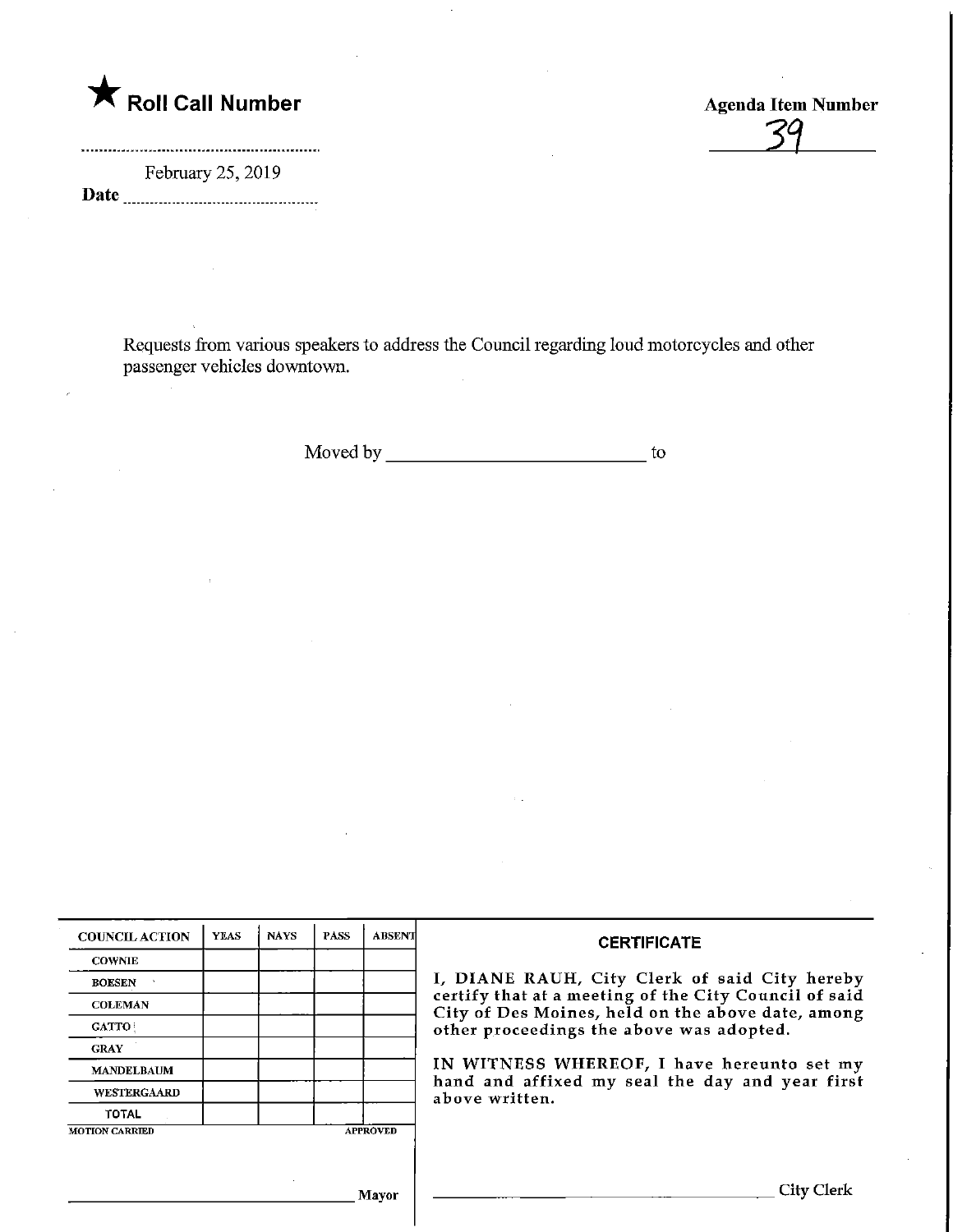## Rauh, Diane I.

From: Sent: To: Cc: Subject: website@dmgov.org Friday, February 15, 2019 8:02 PM CouncilSpeak **CityClerk** Request to Speak Before the City Council - form submission  $\mathsf{S} \mathsf{Y}$ 

First Name: Austin

Last Name: Lewis

Address: 915 Mulberry St, Apt 504

City: Des Moines

State: IA

Zip: 50309-3628

Phone:5158655373

Email: austindaniellewis@outlook.com

Speaker(s): Austin Lewis, Steven Kuske, Tom Smull, Lloyd Kaufman, Kay Rozeboom

Meeting Date: Monday, February 25, 2019

Regarding: Downtown Road Noise.

For years, the Downtown Neighborhood Association has heard complaints about extremely loud motorcycles, as well as other passenger vehicles, throughout our neighborhood. This noise is a serious issue that has persisted for decades on our streets. Our neighbors have complained of noise at all hours of the night and throughout the downtown area.

We are eager to work with the city to pursue solutions to this issue.

Submitted: 2/15/2019 8:01:39 PM

 $\mathbf{1}$